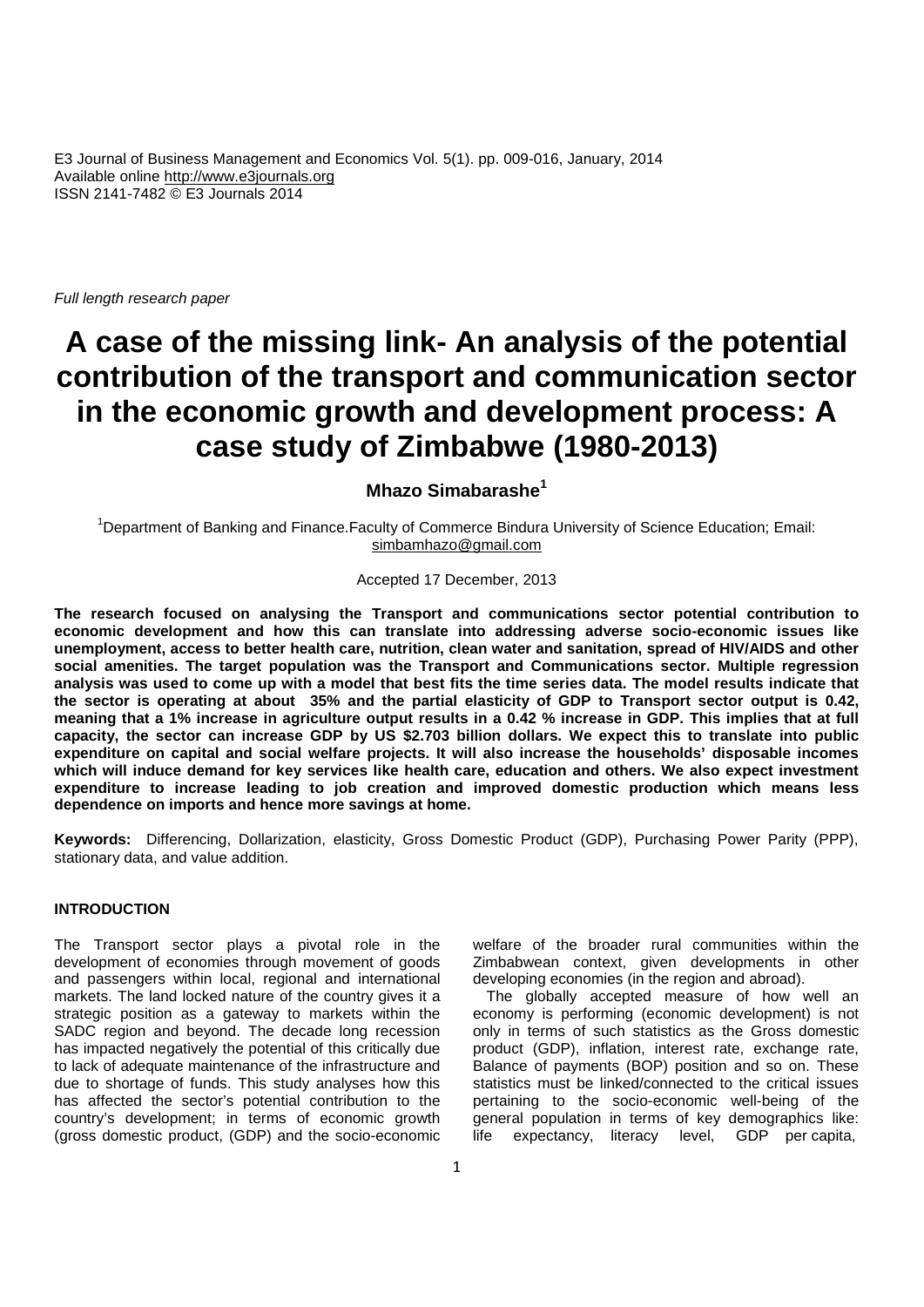unemployment, mortality rates (infant and maternal), access to clean water and sanitation, housing, transport, education, agricultural services and infrastructure. Other critical aspects include prevalence of such diseases as cancer, diabetes and HIV and AIDS.

After a decade-long recession, the Zimbabwean case shows that, comparatively, current figures on most of these variables are significantly lower than both regional and global averages. For instance life expectancy for men is 50 and 47 years for women (up from 37 years (2006), compared to the global average of 62.2 years (World Bank Report, 2011). The improvement from 1996 has largely been due to accessibility of health care, better nutrition, and HIV and AIDS therapy over the past two to three years (the dollarization phase).

Given the background of the study, it is therefore necessary to evaluate the sector's economic potential and analyse the possible impact (if any) on population livelihoods as defined by some of these key demographic variables outlined in section.

## **LITERATURE REVIEW**

#### **Theoretical literature review**

According to Cooper (1980), a literature review uses as its data base, reports of primary or original scholarship, and does not report new primary scholarship itself. Saunders *et al.* (2000), say that literature review is carried out to generate and refine one's research ideas, demonstrate awareness of current state of knowledge in one's subject and its limitations.

Dependency theorists argue that poor countries have experienced economic growth with little or no development due to the fact that they have functioned mainly as resource providers to industrialised countries over a long period of time. According to analysts, this has largely been a result of dependence on outdated economic models that are based on "accumulation and exportation of raw materials at the expense of value addition".

An opposing argument is based on the proposition that economic growth will lead to development by increasing the average level private income, which means an increase in disposable income which will induce expenditure on human development aspects like education, health, nutrition and so on. According Ranis *et al*. (2000), economic growth and human development is a two way relationship. Concisely, the relationship between human development and economic growth can be explained in three ways. Firstly, an increase in disposable income leads to better access to health care, nutrition,

education and other social amenities (*Capability expansion through economic growth)*. Secondly, reduced poverty levels lead to improved social outcomes (welfare) (*Capability expansion through poverty reduction)* and finally, social outcomes can significantly improve as a result of better access to health care, education, communication, transport and so on (*Capability expansion through social services).*

John Joseph Puthenkalam's research aims at the process of economic theories that lead to economic<br>development. The existing capitalistic growth-.<br>development. development models need to be modified to incorporate issues that are becoming more and more topical like freedom, Human rights, democracy etc.

Other researchers believe that there is a need for some building blocks to be in place for growth and development to occur, key being the need to address property rights issues. This will ensure that the informal sector is included in the mainstream economy with the same opportunities as rest of the players.

According Hanushek and Woessmann (2008), a country's economic development is related to its human development, which encompasses, among other things, health care and education. These factors are however closely related to economic growth so that development and growth go together.

In the broadest sense, economic development covers key areas like price stability, job creation, sustainable growth and provision of affordable housing, health care and so on.

A number of studies have been done to establish the how economic growth has addressed the population social welfare; the following have been chosen for consideration.

#### **Empirical review**

Empirical evidence from other studies show that there is generally no positive relationship between economic growth and economic development. For most developing countries, it is increasingly emerging that translation of economic growth into development has been elusive for a long time now. The following are examples that have been chosen for consideration on.

## **The case of India**

According to the World Bank group report (2011), the case study of India shows that as a result of economic liberalisation in 1991, the country's GDP has been growing in leaps and bounds, averaging 7.4% per year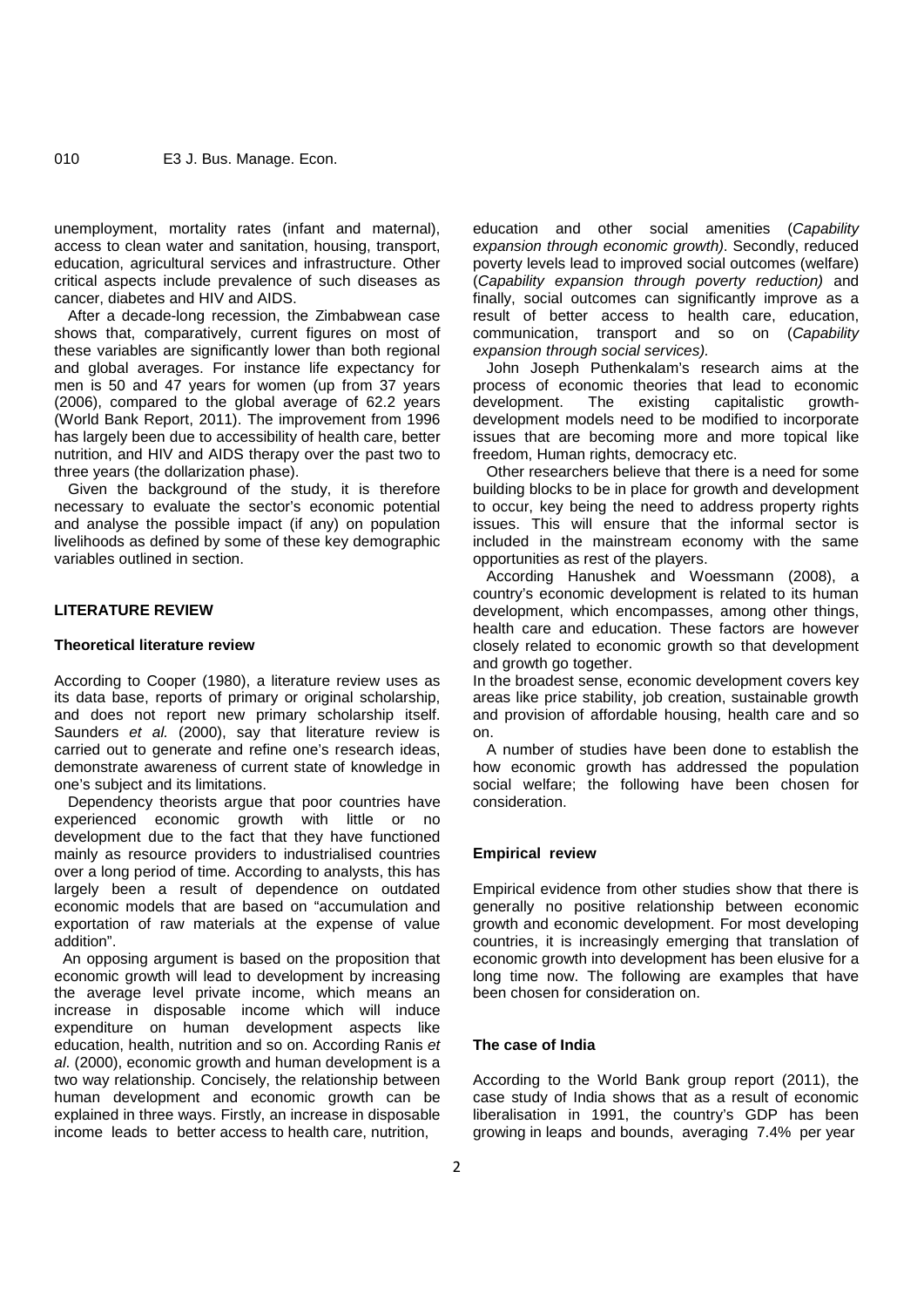between 2000 and 2011. However, these growth figures have not been translated into transforming the livelihoods of the general population. Unemployment is still very high, 86% and children under the age of 14 years constitute 3.6% of the labour force.

Environmental degradation is another sticking area. Out of the country's 3 119 cities and towns, only eight have got full water treatment facilities, 209 have partial treatment facilities, 144 of them dump raw sewage in the river Ganges (WHO, 1992). Air pollution levels are much higher than permissible global average 75µg per cubic meter. This has had serious effect on the ecosystem such that exotic species have emerged resulting in disease e.g. the cholera outbreak of 1992.Prevalence of HIV/AIDS is on the increase with at least 1.6% per 2.8 million people.

## **The case of Nigeria**

According to the research by Ekpo *et al*. (2010), during the per-oil boom, the country's GDP grew at an average of 3.2% rising to 6.1% during the oil boom period. Over this period, official statistics indicate that unemployment was estimated at an average of 5%. The Agriculture sector also suffered from depressed commodity prices and the oil-boom which lured labour from the rural sector to urban centres.

## **The case of South Africa**

According to the World Bank Report (2011), the South African economy is considered the largest in Africa, contributing approximately 24% of the GDP in terms PPP. It is among the four upper-middle class economies in Africa, the other three being Botswana, Gabon and Mauritius. The country's economy is quite diversified, having shifted from primary and secondary to tertiary sector in the mid-twentieth century.

Notwithstanding these developments, South Africa's unemployment rate remains high at over 25% and the poor cannot access the economic opportunities and services available. This has pushed crime levels up. Crime is ranked by 30% of South African businesses as one of major constrains on investment ease of doing business.

South Africa fairs well compared to other emerging economies on affordability and availability of capital, financial markets sophistication, business tax rates and infrastructure. However the country fairs poorly on the cost of labour, educational levels and the use of technology and innovation. This has largely been

attributed to political background of the country which was characterised by inequality. Although the country's infrastructure is the best on the continent, it suffers severe bottlenecks, power shortages and needs upgrading.

In April 2011, South Africa officially joined the BRICS group of five emerging economies; Brazil, India, China and South Africa. This is a significant development indeed. However, there is need for concerted effort to address the population welfare issues at home.

## **The Zimbabwean case**

The Zimbabwean economy has been undergoing a decade-long recession, (since year 2000), that has disturbed operations most sectors of the economy resulting in distortions of both economic and demographic variables. The transport sector has not been spared.

This situation makes it important for us to take stock of these distortions and evaluate the potentially ideal situation taking into account the economic capabilities of the country's main productive sectors. This involves determination of an appropriate GDP growth model whose impact translates into an aggregate expenditure (AE) model. It is from this information that we can deduce the effect on the demographic variables of interest.

## **RESEARCH METHODOLOGY**

The case study research design was used in this study. This type of research explores a single entity or phenomenon bound by time and activity and also collects detailed information by using a variety of data collection procedures over a sustained period of time. According to Thomas (2011), case studies analyse "people, events, periods, projects, policies, institutions or other systems that are studied holistically by one or more methods".

## **Research population**

According to Zikmund (2003) population is any complete group of elements, people, companies, hospitals, stores, or college students that share some common set of characteristics. The research population for this study is the Agriculture sector. The *Secondary sector* (Mining and Quarrying, Manufacturing and Electricity and water), and the *Tertiary sector* (Transport and communications, Distribution and Tourism, Education and Health) constitute '*Others'* (referred to in the data analysis section below).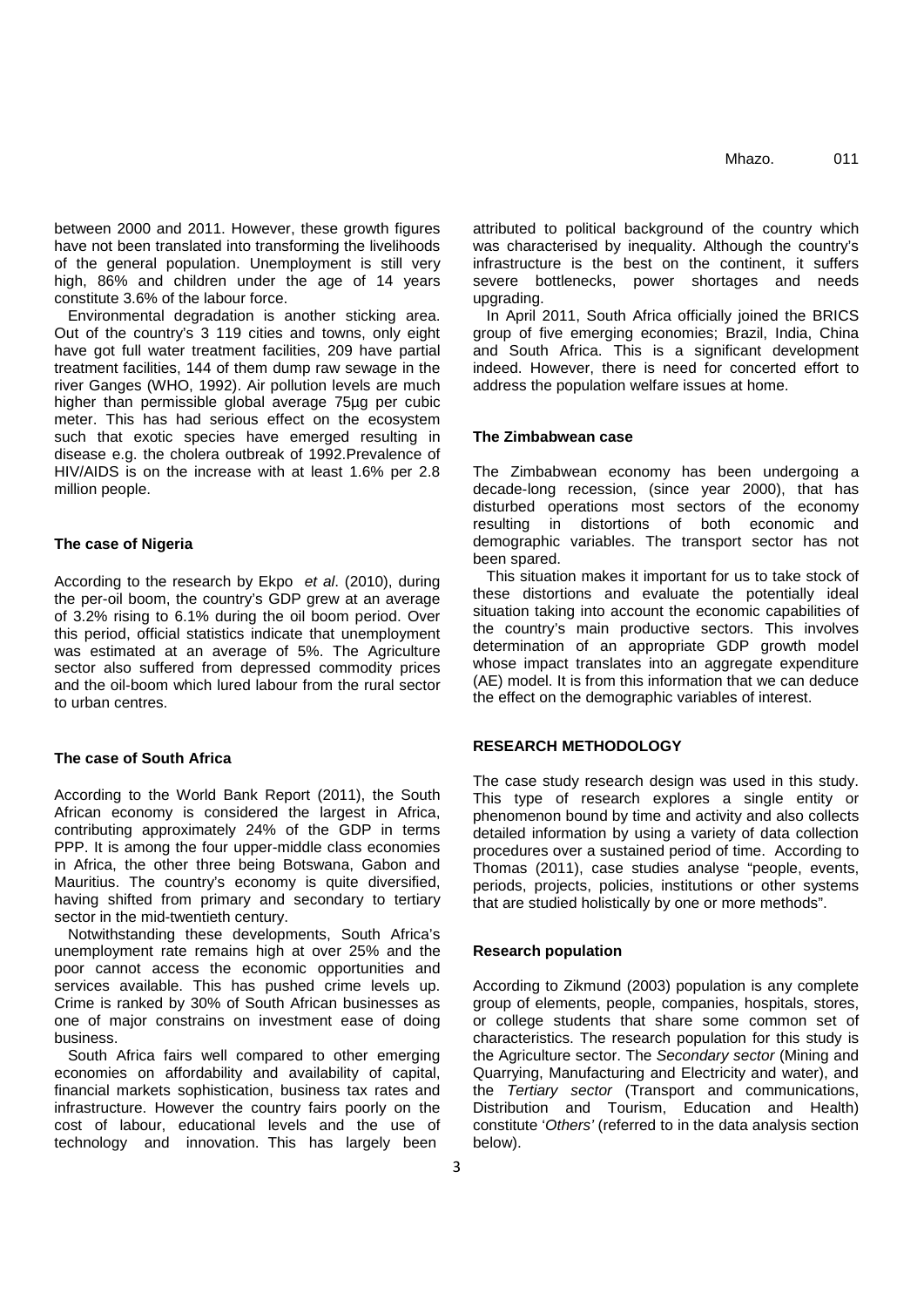| Industry            | 1985 | 1986  | 1987  | 1988 | 1989 | 1990 | 1991 | 1992  | 1993 | 1994 | 1995 | 1996 | 1997 | 1998 | 1999 |
|---------------------|------|-------|-------|------|------|------|------|-------|------|------|------|------|------|------|------|
| Agriculture         | 0.99 | 0.99  | .01   | .12  |      | .3   | .21  | 0.79  | 0.96 | .02  | 0.97 | 1.27 | .27  | 0.97 | 1.10 |
| Mining              | 0.27 | 0.28  | 0.31  | 0.33 | 0.35 | 0.35 | 0.32 | 0.27  | 0.25 | 0.28 | 0.31 | 0.32 | 0.31 | 0.24 | 0.25 |
| Man                 |      | . .30 | 41. ا | .60  | .72  | .80  | 1.71 | . .47 | .37  | 1.4  | .34  | .67  | .61  | 1.14 | 1.17 |
| Electrwt            | 0.11 | 0.13  | 0.18  | 0.20 | 0.23 | 0.22 | 0.19 | 0.16  | 0.13 | 0.15 | 0.15 | 0.16 | 0.16 | 0.11 | 0.12 |
| <b>Finsure</b>      | 0.32 | 0.34  | 0.38  | 0.47 | 0.50 | 0.55 | 0.44 | 0.48  | 0.51 | 0.54 | 0.61 | 0.56 | 0.44 | 0.45 | 0.52 |
| <b>Distribution</b> | 0.8  | 0.91  | 0.96  | .12  | 16   | .34  | 31.، | 1.05  | .00  | .06  | .06  | 1.15 | .34  | 1.33 | 1.08 |
| Education           | 0.34 | 0.40  | 0.44  | 0.48 | 0.50 | 0.52 | 0.48 | 0.41  | 0.40 | 0.40 | 0.42 | 0.51 | 0.56 | 0.41 | 0.44 |
| Health              | 0.09 | 0.10  | 0.12  | 0.14 | 0.14 | 0.13 | 0.13 | 0.11  | 0.14 | 0.14 | 0.14 | 0.14 | 0.10 | 0.07 | 0.08 |

### **Table 1: Industry performance (US billion dollars) - (1985-1999).**

Source: ZIMSTAT, Zimbabwe Compendium of Statistics, 2000. IMF Report, 2010.

## **Data collection procedure**

The study was carried out using primarily secondary data collected from the main economic stakeholders; RBZ (Reserve bank of Zimbabwe) and ZIMSTAT (formerly the Central Statistical Office (CSO)) and IMF reports.

Personal interviews were also carried out with key personnel to get expert their opinion on the quality and reliability of the data.

## **Data analysis**

Analysis of the data was based on the economic theory of National output as measured by the GDP. The GDP measures the total value of goods and services produced in the economy over a given period of time, normally a year.

#### **Theoretical framework**

In order to determine the relationship between GDP and economic growth, a theoretical model of the form outlined below will be used based on the following Cobb-Douglas production function as shown below:

Y=AK L e<sup>µ</sup>................. (1)

Where *Y* is the national output, *K* is capital and *L* is labour and *A is* total factor productivity efficiency of production.

#### **Empirical model to be estimated**

The time series data in Table 1 below was transformed and regression analysis performed to establish the *GDP*

*growth model based* on the relative contribution of *Agriculture* sector and *Other* industries, defined as follows:

 $Log(GDP) = log + \frac{1}{2}log(Transcomms) + \frac{1}{2}log(Other) + \frac{1}{2}log(Other)$ *µ*

Where: *Log(GDP)* is the natural logarithm of gross domestic product; *Log(Transcomms)* is the natural logarithm of agricultural sector; *Log(Other)* is the natural logarithm of other sectors;  $\beta_1$ ,  $\beta_2$ ; are parameters to be estimated. They measure the (partial) elasticities of GDP to marginal increases in either sector and; *µ* is the error term or the random residual term. It is composed of two components which are errors of sampling and purely disturbance random error (other factors which affect the dependent variable but not included in the model). Inclusion of logarithms also helped to reduce the variability on the minimum and maximum values of the variables.

In order to address issues of validity and reliability, the time series data was tested and transformed (*differenced*) to ensure that it is *stationary*. In time series econometrics, a time series is said to be stationary value if it's mean, variance and auto covariance (at different time lags) are constant (or the same). If the data is not corrected for *stationarity*, the estimated model will be incorrect and hence produce spurious results.

#### **DATA ANALYSIS AND KEY FINDINGS**

#### **The Population data**

The target population for the study was the Agriculture sector. Time series data pertaining to the performance of the Agriculture and *other* sectors for the period 1980 to 2005 is given in Table 1.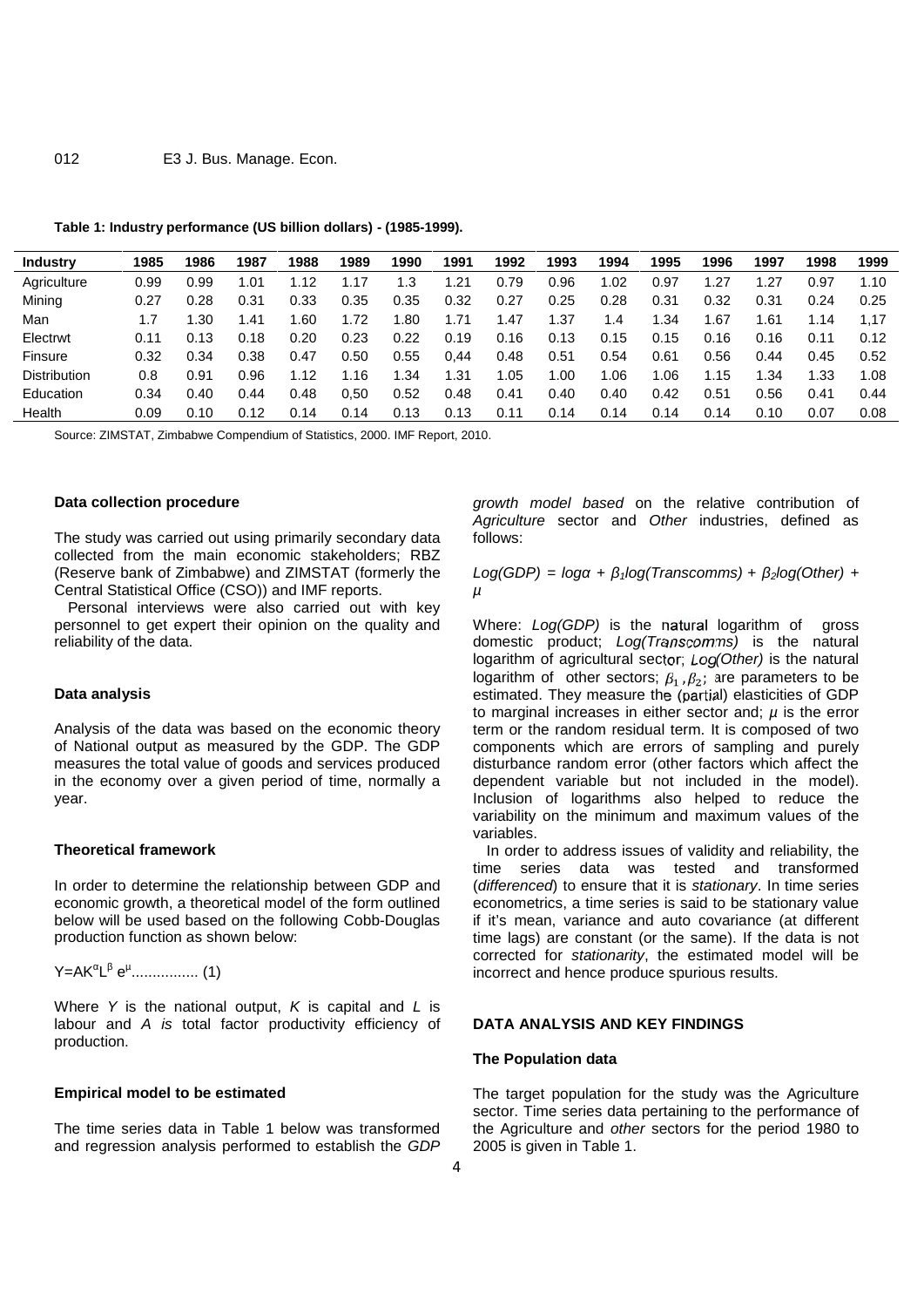**Table 2.** Regression analysis on the transformed data

| <b>Variable</b>    | <b>Coefficient</b> | <b>Std. Error</b> | t-Statistic           | Prob.      |
|--------------------|--------------------|-------------------|-----------------------|------------|
| C                  | 0.667314           | 0.744632          | 0.896166              | 0.3827     |
| TRANSCOMS-2        | 0.422934           | 0.478440          | 0.154257              | 0.26461    |
| OTHERS-2           | 0.552242           | 0.439369          | 0.962594              | 0.3492     |
| R-squared          | 0.794285           |                   | Mean dependent var    | 4.195510   |
| Adjusted R-squared | 0.770083           |                   | S.D. dependent var    | 0.239340   |
| S.E. of regression | 0.114763           |                   | Akaike info criterion | $-1.35442$ |
| Sum squared resid  | 0.223898           |                   | Schwarz criterion     | $-1.20506$ |
| Log likelihood     | 16.25442           |                   | F-statistic           | 32.81932   |
| Durbin-Watson stat | 1.997846           |                   | Prob(F-statistic)     | 0.000001   |

Dependent Variable: GDP-2; Method: Least Squares; Date: 11/15/13 Time: 13:42; Sample: 1982 1999; Included observations: 18 after adjusting endpoints.



**Figure 1:** Contribution to GDP by sector (%). Source: ZIMSTAT, Compendium of Statistics, 2000.

## **Data analysis.**

Regression analysis on the transformed data gives the results shown in table 2.

## **GDP contribution by Industry**

From the time series data above, the average contribution to GDP by each sector is illustrated in figure 1 below. The Transport and Communications sector contributes an average of only 6.53% (see Figure 2 below).

## **The results from ordinary least squares**

Multiple Regression analysis was performed based on the fact that GDP growth is dependent on the performance of the Manufacturing sector and other key industries outlined above.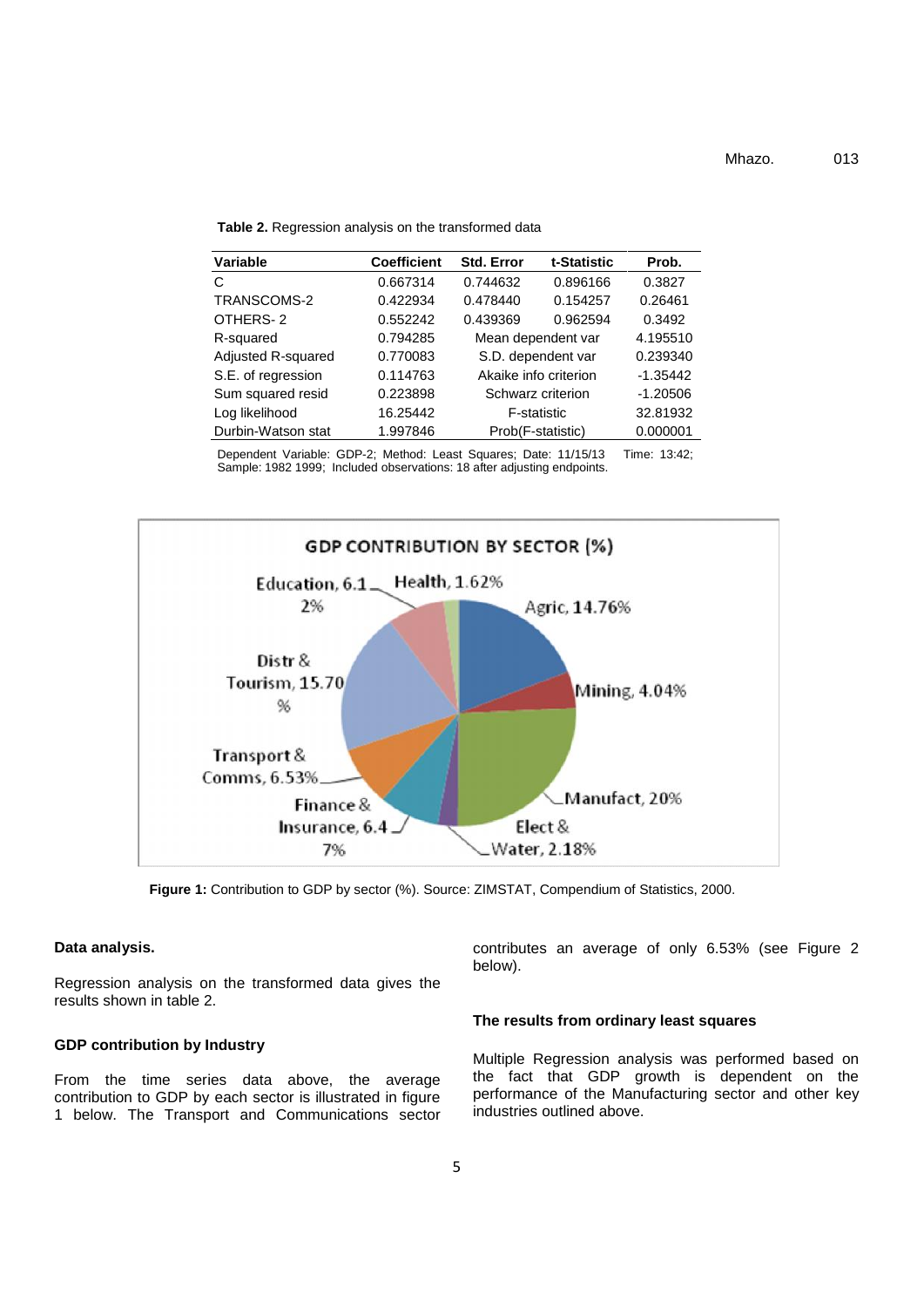

**Figure 2:** Transport & Communications sector contribution to GDP (%) Source: ZIMSTAT, Compendium of Statistics, 2000; IMF Report,(2005).

| Independent      | <b>Difference</b> | <b>Stationarity</b> | <b>ADF Test</b>  | <b>Critical</b> | levels    |           | <b>Decision</b> |
|------------------|-------------------|---------------------|------------------|-----------------|-----------|-----------|-----------------|
| Variable         |                   | <b>Process</b>      | <b>Statistic</b> |                 |           |           |                 |
| (industry)       |                   |                     |                  | 1%              | 5%        | 10%       |                 |
| <b>TRANSCOMS</b> | 2                 | Intercept           | $-5.123997$      | $-3.9228$       | $-3.0659$ | $-2.6745$ | Stationary      |
| GDP              | 2                 | Intercept           | -4.465602        | $-3.9228$       | $-3.0659$ | $-2.6745$ | Stationary      |
| <b>Others</b>    | 2                 | Intercept           | $-5.163762$      | $-3.9228$       | $-3.0659$ | $-2.6745$ | Stationary      |

**Table 3:** Unit Root test using ADF Test at second difference I (2)

Source: Raw data

After the second level differencing, the data was tested for *stationarity* using the Augmented Dickey-Fuller test statistic (ADF) and the results are presented in table 3.

## **Analysis of the results**

It can be deduced from the *t-Statistic* results that both coefficients of the independent variables are significantly different from zero. In other words, GDP growth is explained by performance of the manufacturing sector and *other* industries. In fact the coefficient of

determination(*R-Squared)* suggests that approximately 79% of the changes in GDP are explained by changes in output of Transport and communications sector and the *other* industries.

The estimated GDP equation, in (ii) above, can then be stated as follows;

GDP- 2 = 0.67+ 0.42 (*Transcomms-2)* + 0.55 (*Other- 2)………………………………...* (iii)

This means that a 1% increase in agriculture sector output, *holding other sectors constant,* will result in a 0.42 % increase in GDP.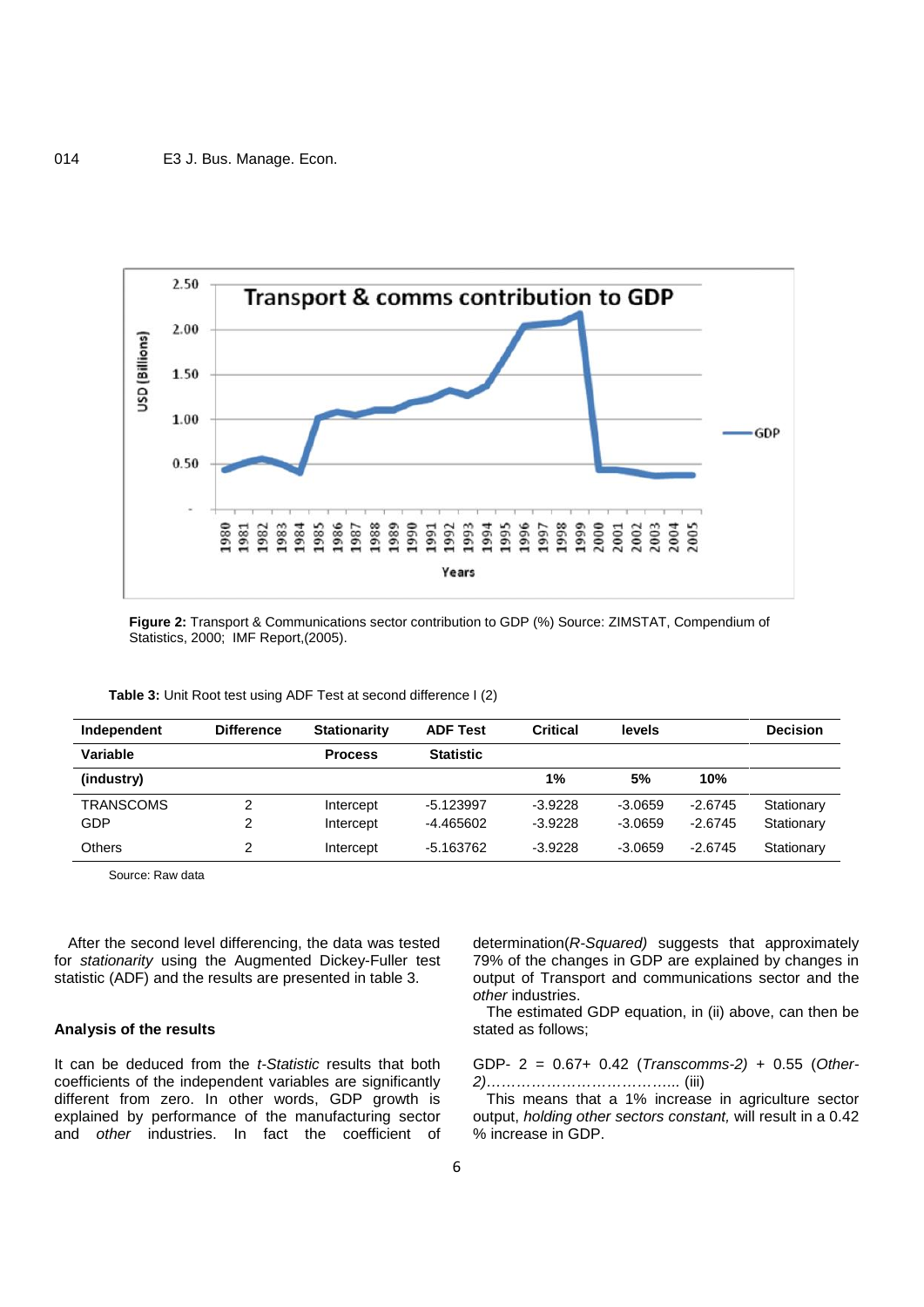## **The current operating capacity of the Transport sector**

The decade long of economic downturn, has eroded the country's transport sector as a result of cash flow constrains and an inconsistent investment policy framework regarding that sector. As a result, the sector has experienced serious disinvestment and capital flight over the years. Key infrastructure for the sector is in a state of disrepair due to lack of scheduled maintenance. The current performance of the sector is estimated at approximately 35%.

## **Performance of the Transport sector**

From the estimated equation (iii) above, it can be noted that 1% increase in agricultural output results in 0.42% increase in GDP. Given that the sector is operating at an estimated capacity of 35%, it implies that at full capacity we expect GDP to increase by approximately (65 x  $(0.42\%) = 27.3\%$ . Given the current  $(2013)$  estimated GDP of US9.9 dollars, we would expect GDP to increase by 43.6% which is (0.273 x US9.9 dollars) = US2.703 billion dollars. We expect this to translate into generation of goods and services within the three main GDP aggregate expenditure categories explained below.

#### **Implications on aggregate expenditure**

This increase in GDP has got several implications on the expenditure patterns, especially at an aggregated level. On a national level, there are three GDP expenditure categories identified in economic theory namely: Total consumption, Gross capital formation and International trade sector.

According to the *Government of Zimbabwe and IMF estimates,( 2012)*, *Total consumption* which is the sum of public (Government) consumption (13.07%) and private (household) consumption (75.33%), which accounts for 88.4% of expenditure. On the other hand *Gross fixed capital* formation which is made up of public investment (16,7%) and private sector investment (0.3%) which accounts for 17%. The *international trade sector* is concerned with net exports of goods and services (-5.4%).

## **FINDINGS**

From the analysis in the previous section we can deduce that the agricultural sector has a potential to increase the

GDP by approximately US2.703 billion dollars. This is expected to result in the following possible aggregate expenditure scenarios:

Public consumption increases by US \$0.353 billion dollars. We expect this to result in more social security and welfare projects, pension payouts and improved remuneration in the public service.

Private consumption will increase by US 2.04 billion dollars. We expect that with higher disposable incomes, households will direct the bulk of their expenses towards health and education. We also expect this to translate into more demand for other key services like reliable transport and communication infrastructure, access to better accommodation and living conditions, nutrition, security, water and sanitation. As a result, this will have an impact on other demographic variables like life expectancy, infant mortality rate and prevalence of HIV/AIDS. Overall, we would expect a marked improvement in these socio-economic indicators to levels comparable to regional and global benchmarks.

Gross capital formation will also increase by US0.460 billion dollars. Expenditure on investment both public and private projects is expected to double. This means job creation, which will go a long way in reducing the level of unemployment, officially pegged at 90% (the highest in the SADC region so far). It also means more local production, which will reduce dependency on food imports thereby enhancing domestic savings.

## **CONCLUSION**

In light of the findings discussed above, the country's Agricultural sector presents huge potential for economic growth which can lead to significant improvement in the socio-economic welfare of the local population through addressing adverse demographic issues, (which are poorest by regional standards so far), like unemployment, high numbers of economic refugees regionally and abroad, high prevalence of disease especially HIV and AIDs. The majority of the local population can hardly live on US \$1.00 per day.

However, full operational capacity of the sector means that concerted efforts must made to attract the necessary investment through formulation of an enabling and consistent policy framework that is investor friendly enough to raise the necessary capital. It has been noted that generally international investors have been shying away from investing in Africa for reasons of political instability, violence and corruption. As a result, they have tended to concentrate on investing in the extractive industry where they bring their money and do whatever it takes to get their quick return in terms of gold, diamonds